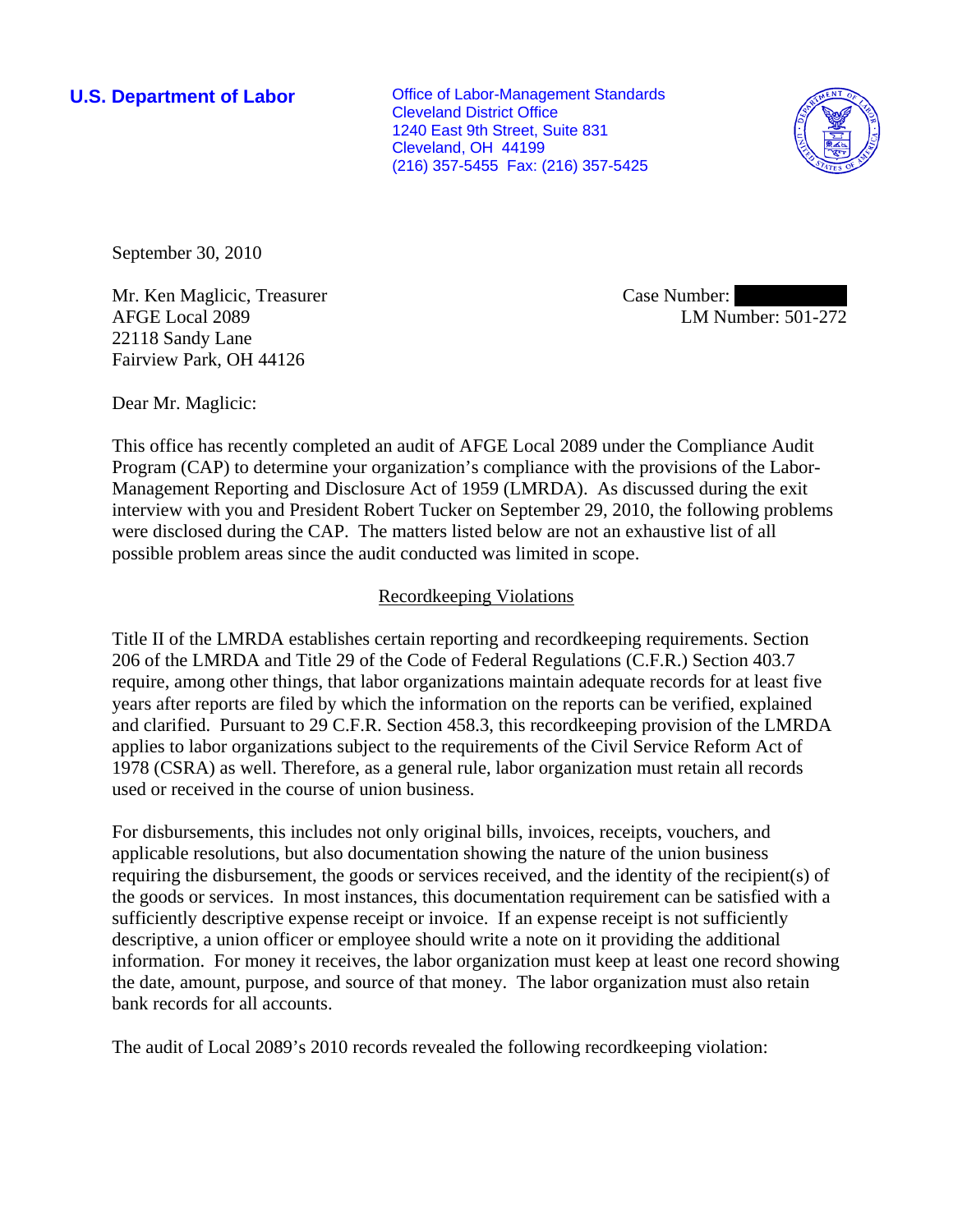Accuracy of Union Financial Records

Due to computational errors, entries in Local 2089's check register do not accurately reflect the running balance and the total end of year balance of the union's assets. To satisfy the LMRDA recordkeeping requirement the union must keep on hand all financial records and an accurate accounting of all account balances so that all union expenses and receipts can be verified, explained, and clarified.

Based on your assurance that Local 2089 will retain accurate documentation in the future, OLMS will take no further enforcement action at this time regarding the above violation.

## Other Violations

The audit disclosed the following other violation:

#### Inadequate Bonding

Pursuant to 29 C.F.R. Section 458.35, officers and employees of any labor organization subject to the CSRA are required to be bonded in accordance with Section 502(a) of the LMRDA. This provision requires that union officers and employees be bonded for no less than 10% of the total funds those individuals or their predecessors handled during the preceding fiscal year. Officers and employees of Local 2089 are currently bonded for \$20,000; however, they must be bonded for at least \$21,250.

Per our discussion during the exit interview, Local 2089 has initiated the process to obtain adequate bonding coverage for its officers and employees. Please provide proof of the increased bonding coverage to this office as soon as possible, but not later than October 15, 2010.

## Other Issues

1. Signing Blank Checks

 During the audit, it was revealed that the union signs blank checks in advance so that President Tucker is able to issue new member incentive checks while traveling. Your union's bylaws require that all checks be signed by the president and treasurer. The two signature requirement is an effective internal control of union funds. Its purpose is to attest to the authenticity of a completed document already signed. However, signing a blank check in advance does not attest to the authenticity of a completed check, and negates the purpose of the two signature requirement. OLMS recommends that Local 2089 review these procedures to improve internal control of union funds.

2. Duplicate Receipts

Retired members of Local 2089 pay dues directly to the union, which are recorded in the union's deposit ledger. However, no duplicate receipts are issued. OLMS recommends that Local 2089 use a duplicate receipt system where the union issues original pre-